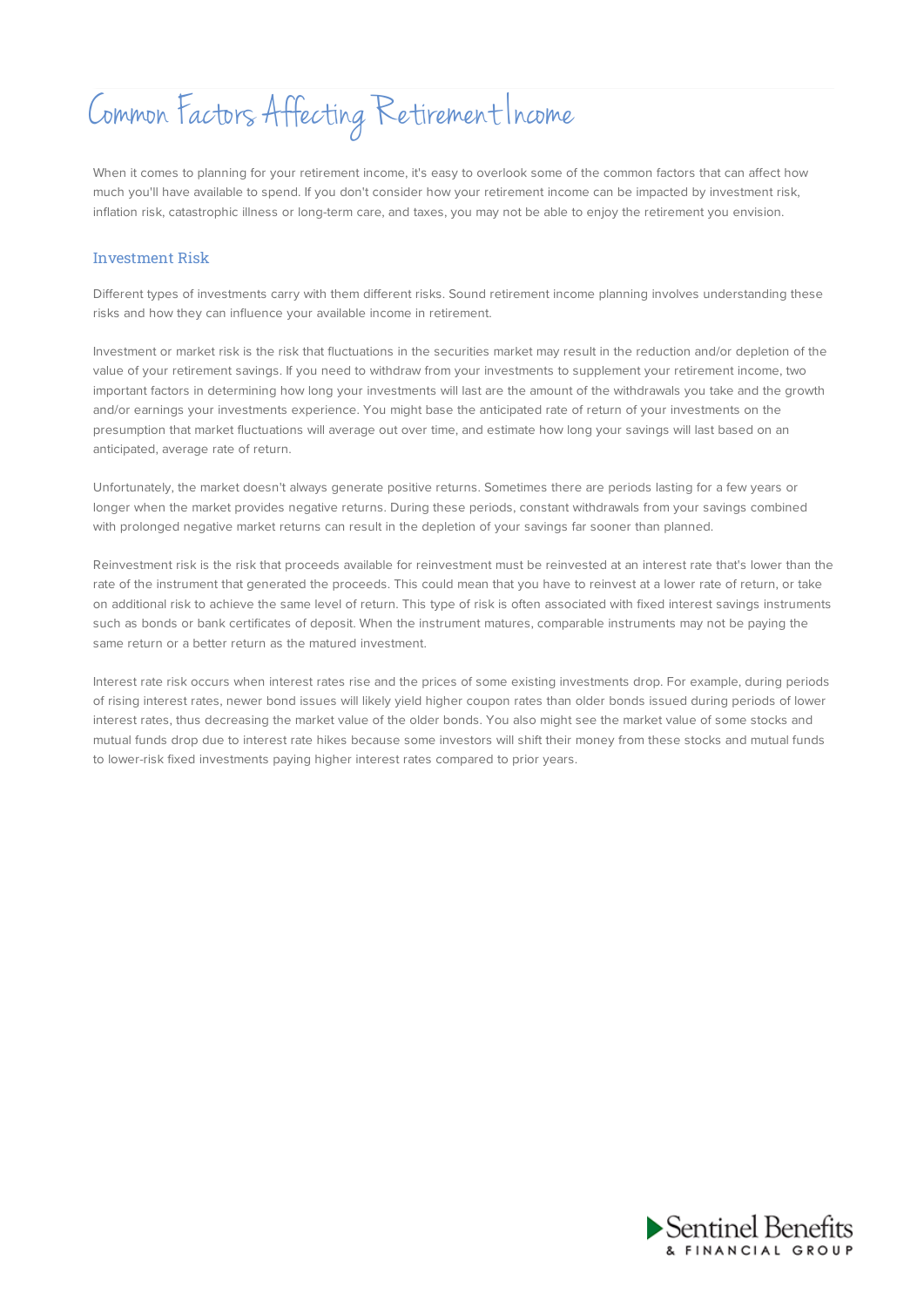## Inflation Risk

Inflation is the risk that the purchasing power of a dollar will decline over time, due to the rising cost of goods and services. If inflation runs at its historical long term average of about 3%, the purchasing power of a given sum of money will be cut in half in 23 years. If it jumps to 4%, the purchasing power is cut in half in 18 years.

A simple example illustrates the impact of inflation on retirement income. Assuming a consistent annual inflation rate of 3%, and excluding taxes and investment returns in general, if \$50,000 satisfies your retirement income needs this year, you'll need \$51,500 of income next year to meet the same income needs. In 10 years, you'll need about \$67,195 to equal the purchasing power of \$50,000 this year. Therefore, to outpace inflation, you should try to have some strategy in place that allows your income stream to grow throughout retirement.

(The following hypothetical example is for illustrative purposes only and assumes a 3% annual rate of inflation without considering fees, expenses, and taxes. It does not reflect the performance of any particular investment.)

## Equivalent Purchasing Power of \$50,000 at 3% Inflation



#### Long-term Care Expenses

Long-term care may be needed when physical or mental disabilities impair your capacity to perform everyday basic tasks. As life expectancies increase, so does the potential need for long-term care.

Paying for long-term care can have a significant impact on retirement income and savings, especially for the healthy spouse. While not everyone needs long-term care during their lives, ignoring the possibility of such care and failing to plan for it can leave you or your spouse with little or no income or savings if such care is needed. Even if you decide to buy long-term care insurance, don't forget to factor the premium cost into your retirement income needs.

A complete statement of coverage, including exclusions, exceptions, and limitations, is found only in the long-term care policy. It should be noted that carriers have the discretion to raise their rates and remove their products from the marketplace.

## The Costs of Catastrophic Care

As the number of employers providing retirement health-care benefits dwindles and the cost of medical care continues to spiral upward, planning for catastrophic health-care costs in retirement is becoming more important. If you recently retired from a job that provided health insurance, you may not fully appreciate how much health care really costs.

Despite the availability of Medicare coverage, you'll likely have to pay for additional health-related expenses out-of-pocket. You may have to pay the rising premium costs of Medicare optional Part B coverage (which helps pay for outpatient services) and/or Part D prescription drug coverage. You may also want to buy supplemental Medigap insurance, which is used to pay Medicare deductibles and co-payments and to provide protection against catastrophic expenses that either exceed Medicare benefits or